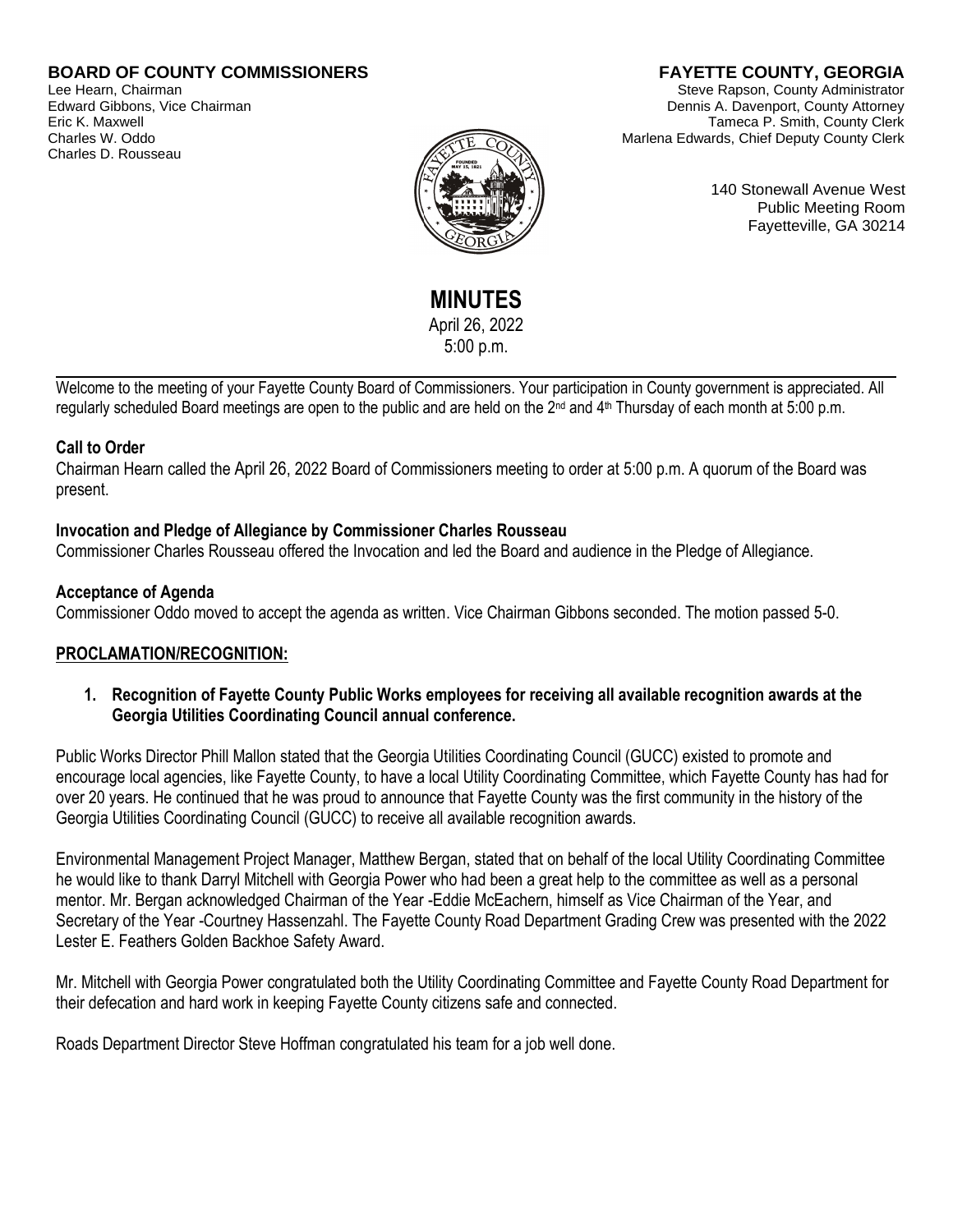### **PUBLIC HEARING:**

**2. Consideration of Petition No. 1318-22 Mark Wurster, Owner, and David Barber, Marksmen Construction, Inc., Agent, request to rezone 1.35 acres from R-45 conditional to R-45 conditional, to delete a condition of rezoning to reduce a 30-foot setback, 20 feet of which shall be a natural buffer along the south side property line to 15 feet to install a septic replacement area and to construct a single-family residence closer to the side property line. This request pertains only to Lot 5 of Olde Oak Unit Three Subdivision and is located in Land Lot 203 of the 5th District and fronts on Olde Oak Drive.**

Interim Planning and Zoning Director Chanelle Blaine *read the Introduction to Public Hearings.*

David Barber representative of the property owner stated that the goal of the request was to delete a condition of rezoning to reduce a 30-foot setback, 20 feet of which shall be a natural buffer along the south side property line to 15 feet, to install a septic replacement area and to construct a single-family residence closer to the side property line.

Commissioner Oddo stated that during his review of the request he had concerns because he could not determine why the conditions had been placed on the property. He also stated that he was hesitant in considering this request because neighboring properties potentially had similar conditions that had been met and approving this item could create a slew of additional request.

Ms. Blaine stated that the past conditions may have been set arbitrarily and added that if this subdivision had been created in present day, the conditions would not have been placed onto the lot.

Commissioner Oddo stated that in looking at the map it seemed that surrounding homes were built closer to the road. He asked where the home would be situated on the property.

Mr. Barber stated that the reason the home could not be positioned near the road was because there was a drainage easement built at the front of the property, as a result, the home had to sit further back. He continued that the proposed location of the home was within the "conditioned" 50-foot buffer which was why the request was to delete the condition. Mr. Barber reiterated that no one could explain why the condition was placed on the property to begin with and his goal was to be able to move the house so that it was 20-feet from the property line to ensure they have adequate space for the replacement septic system.

Commissioner Oddo asked when the easement was put in place.

Mr. Barber stated that the easement was put in place when the subdivision was first established.

Commissioner Oddo asked if there were other properties within the county like this one, that were currently unbuildable.

Ms. Blaine stated yes, there were more lots within the County that had increased setbacks that were posed by rezoning. She continued that within the county ordinance, in the subdivision regulations, a process was already in place that allowed property owners to petition the Board regarding setback changes.

Commissioner Oddo asked Mr. Davenport if this type of request was typical.

Mr. Davenport stated yes, the Board handled these types of requests as part of the rezoning process. Mr. Davenport stated that he wanted to correct something that Commissioner Oddo previously stated. He stated that it was said that "other lots had met the same condition", however, this lot was in fact the only lot that had the side yard condition impacting it. All the other lots south of Olde Oak Drive required the rear lot buffer. Mr. Davenport stated that he would be reluctant to describe the condition as an arbitrary decision by the Board in 1986 and added that he was sure they had their reasons. Mr. Davenport noted that similar to when the current Board received rezoning requests and as a condition of approval an applicant would accept various condition. He reminded the Board that when the zoning for the property was approved, the land was not yet platted. It was one large piece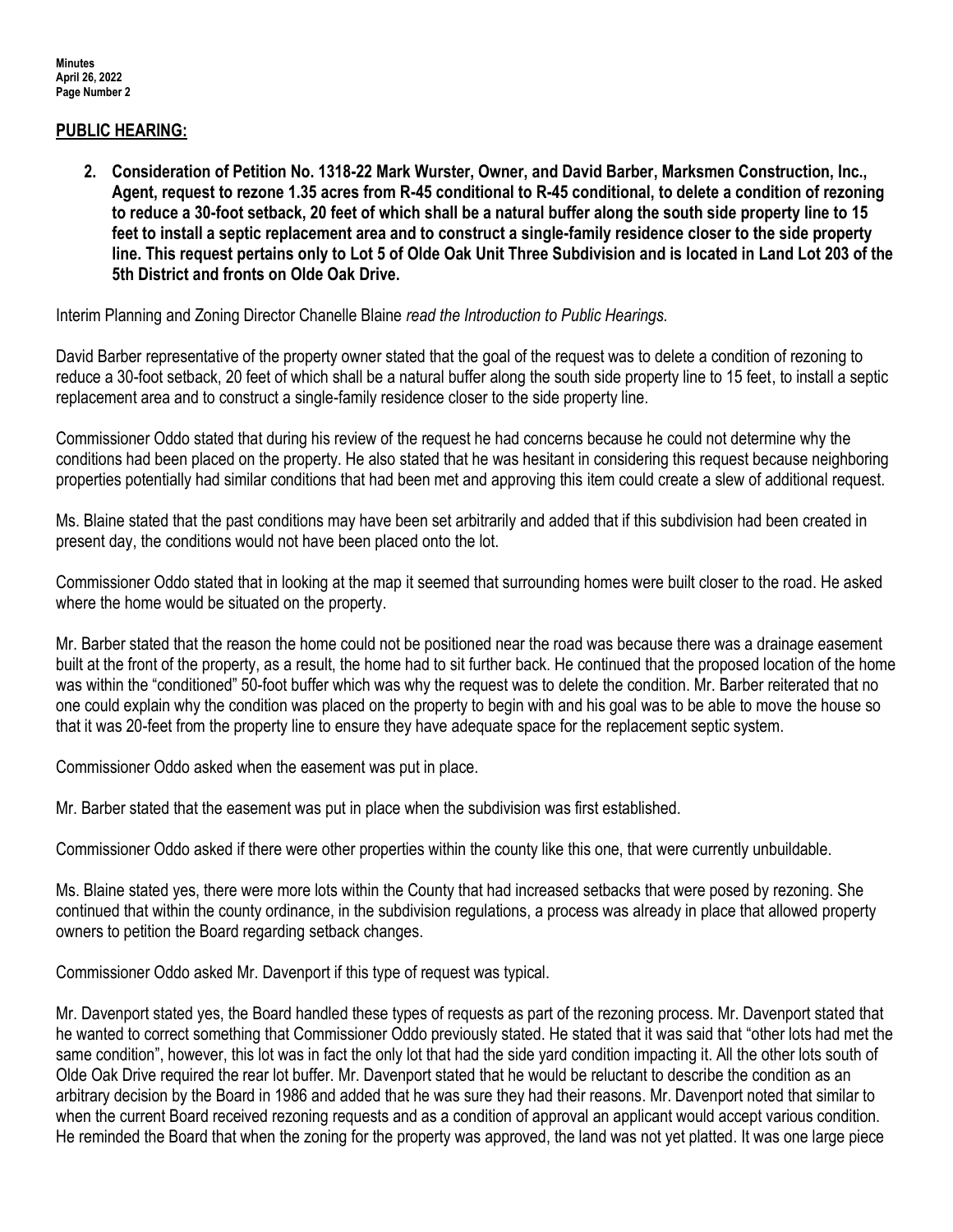#### **Minutes April 26, 2022 Page Number 3**

of property and the property in question was the smallest lot and the last lot in the subdivision to be developed on. This was probably for a reason.

Commissioner Oddo stated that he felt that consideration and approval of this request would be setting somewhat of a precedent. He stated that in his opinion, the developer should have realized that this lot would not have been buildable without removing some of the conditions that were agreed upon and this was concerning to him. Commissioner Oddo stated that he was always hesitant to vote against what a previous Board put in place and he wished he knew the reason they required the condition.

Mr. Davenport stated that the Board, a few weeks prior, acted on a condition of rezoning. He continued that some conditions can easily be identified as problematic and difficult to defend.

Commissioner Rousseau asked the County Attorney if a request like this was considered a case-by-case situation or would approval of this request be precedent setting.

Mr. Davenport stated that it would be on a case-by-case basis. He also stated that not only were there subdivision regulation factors to consider, but also this type of request was a rezoning and rezoning factors should also be considered as well. He stated that the focus was not just on one lot compared to other lots in the neighborhood but also the general impact with respect to the area. Mr. Davenport stated that any time a condition is removed it could be precedent setting depending on the type of condition.

Vice Chairman Gibbons stated that this request made sense to him. He added that the County subdivision ordinance created this process to allow property owners the opportunity to petition the Board for such request, so a precedent was already established in his opinion which was why the process was put in place.

Commissioner Maxwell asked Mr. Barber how far he was into the project.

Mr. Barber stated that this all came about when he applied for the septic permit. He stated that he would not be allowed to have the septic system in the buffer.

Commissioner Maxwell asked if the land had been cleared.

Mr. Barber stated yes, a land disturbance permit was pulled, and the land had been cleared.

Commissioner Maxwell asked if there was any construction at the site.

Mr. Barber stated, "no".

Commissioner Maxwell stated that even though he was unaware of the reason the condition was required he would assume the Board of 1986 had their reasons. Commissioner Maxwell asked what exactly was being requested.

Ms. Blaine stated that approval of this request would revert the property to the normal 15-foot setback and remove the buffer.

Commissioner Maxwell stated that he had similar concerns as Commissioner Oddo. Approval of this request could open the door for property owners with undeveloped lots with similar conditions to petition the Board. He also stated that he understood the County had processes in place to mitigate situations like this. Commissioner Maxwell asked Mr. Davenport what process the Board was following in considering this request.

Mr. Davenport stated that this process was approved as part of amendments to the subdivision regulations in 2021, which allowed the Board to consider whether to remove a condition of zoning.

Commissioner Maxwell asked Mr. Davenport what his opinion [of the amendments to the subdivision regulations] at the time was.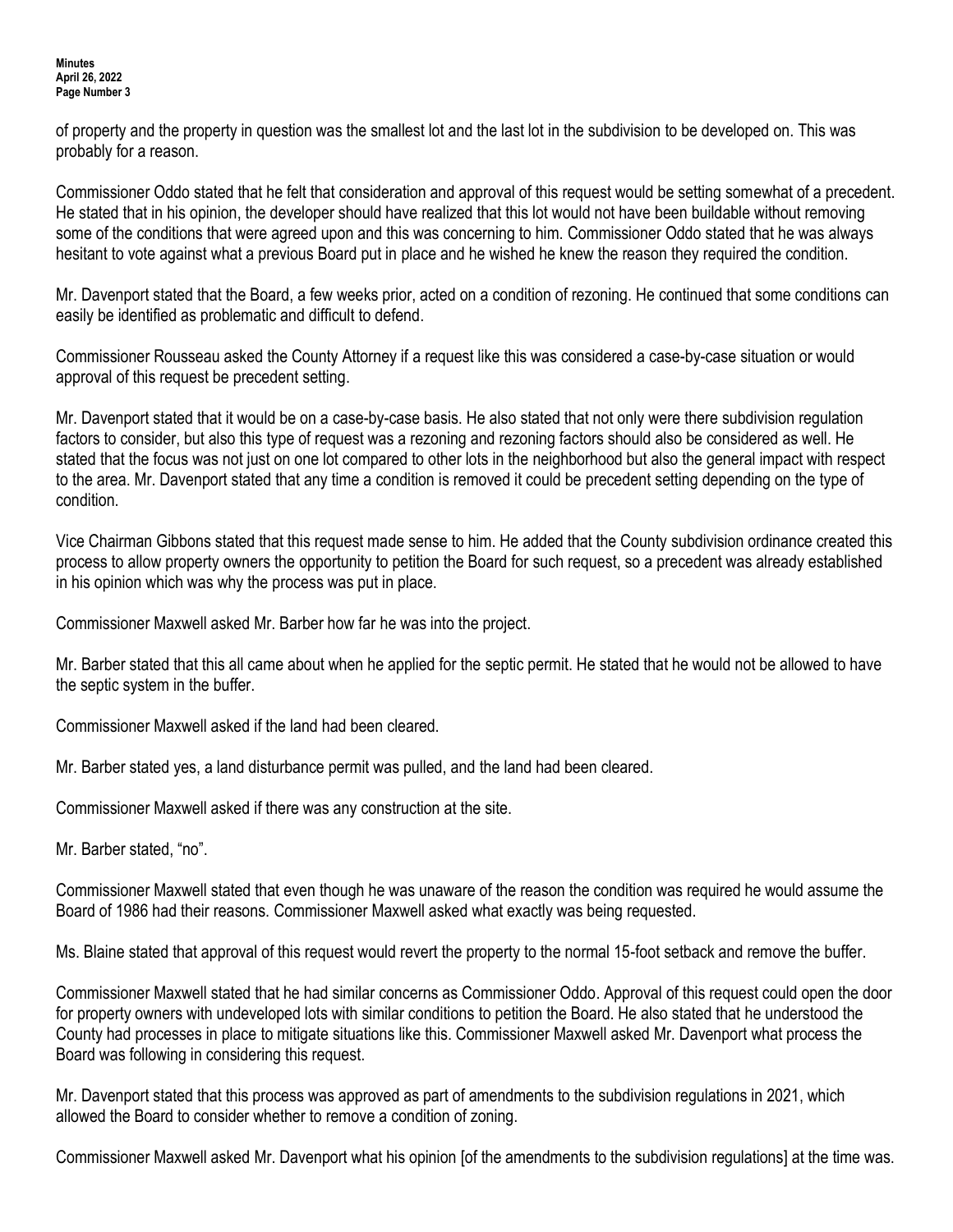Mr. Davenport stated that this was a change included in a 30-40 page red-line document revision and with a document that significant, he did not have the opportunity to pour over every small detail. He noted that as apart of his review this change was not something that stood out to him.

Commissioner Maxwell acknowledged that he did not recall picking up on these changes in 2021 either. He added that in retrospect he was not sure he agreed with the changes. He added that this request was submitted via a process approved by the Board, however he did not like that this could potentially box the Board in if more requests regarding similar lots were submitted. Commissioner Maxwell asked Mr. Davenport his opinion on how to mitigate the situation if it did become an issue.

Mr. Davenport stated that in regard to the request before the Board, "just because someone applied for a change does not mean they get the change". He continued that the Board still had discretion with respect to the factors that are applied, knowing that it was also a rezoning.

Commissioner Maxwell asked if the changes made in 2021 created the opportunity for property owners to subdivide already platted lots.

Mr. Davenport stated no, there was already a process in place that allowed property owners to seek to revise a final plat to increase the density, which would cause a public hearing to occur.

Commissioner Maxwell reiterated his concerns regarding the request. He acknowledged that the law was followed regarding appropriately posting the legal notices advertising the public hearing but felt that perhaps a notice at the site within the cul-de-sac may not have been enough visibility.

Commissioner Oddo stated that his primary concern was not the process itself, but the potential result of the process in this case. He stated that if approved he was concerned about future requests from property owners throughout the county that had previously unbuildable lots that would seek approval of changes to conditions.

Mr. Davenport reiterated that even without the ordinance change, the Board had done this in the past. Property owners have requested rezoning just to remove a condition of the rezoning.

Chairman Hearn asked if this request would change the setbacks on the back property line against the house closest to this property.

Ms. Blaine stated, "no".

Chairman Hearn stated as clarification that the side setback would change from 30-feet to 15-feet. He continued that this request was basically asking for accommodation so that it could be built on.

Chairman Gibbons moved to approve Petition No. 1318-22 Mark Wurster, Owner, and David Barber, Marksmen Construction, Inc., Agent, request to rezone 1.35 acres from R-45 conditional to R-45 conditional, to delete a condition of rezoning to reduce a 30-foot setback, 20 feet of which shall be a natural buffer along the south side property line to 15 feet to install a septic replacement area and to construct a single-family residence closer to the side property line. This request pertains only to Lot 5 of Olde Oak Unit Three Subdivision and is located in Land Lot 203 of the 5th District and fronts on Olde Oak Drive. Commissioner Maxwell seconded.

Mr. Davenport asked the Board for clarification regarding the natural buffer and the setback. For clarity of the request, Mr. Davenport asked Mr. Barber if a 15-foot natural buffer allowed him the relief he needed to place the replacement field in that area.

Mr. Barber stated no it would not. He was under the impression that the natural buffer would be removed completely.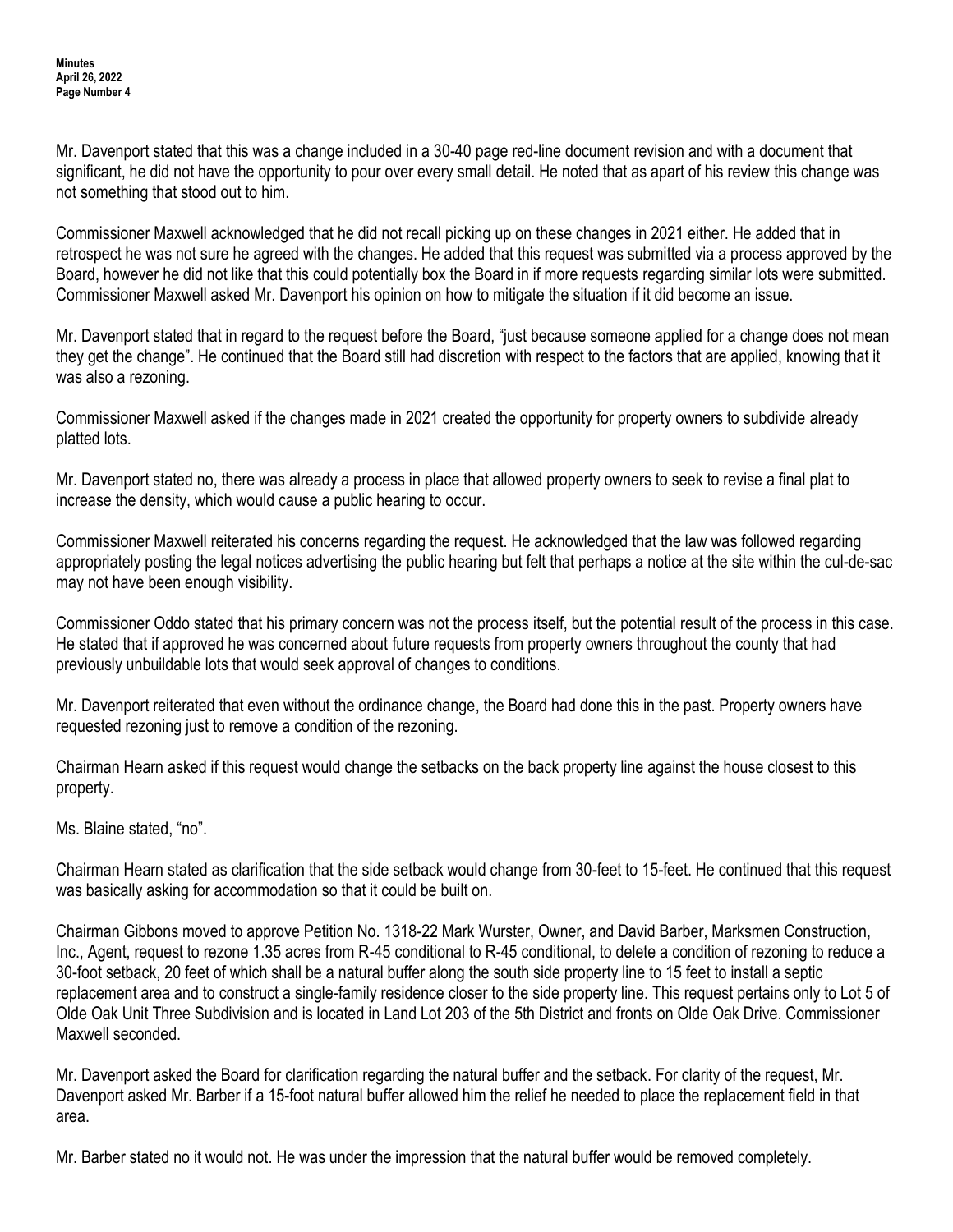Chairman Gibbons amended his motion to approve Petition No. 1318-22 Mark Wurster, Owner, and David Barber, Marksmen Construction, Inc., Agent, request to rezone 1.35 acres from R-45 conditional to R-45 conditional, to delete a condition of rezoning to reduce a 30-foot setback, 20 feet of which shall be a natural buffer along the south side property line to 15 feet to install a septic replacement area and to construct a single-family residence closer to the side property line. This request pertains only to Lot 5 of Olde Oak Unit Three Subdivision and is located in Land Lot 203 of the 5th District and fronts on Olde Oak Drive, with the removal of all the natural buffer. Commissioner Maxwell amended his seconded. The motion failed 2-3, with Commissioner Maxwell, Commissioner Oddo and Commissioner Rousseau voting in opposition.

# **PUBLIC COMMENT:**

## **CONSENT AGENDA:**

Commissioner Oddo moved to accept the Consent Agenda as written. Vice Chairman Gibbons seconded. The motion passed 5-  $\Omega$ 

**3. Approval of a request from Fayette County Juvenile Court to accept a grant award from the Criminal Justice Coordinating Council in the amount of \$41,500 for the Delinquency Prevention Grant.**

Commissioner Rousseau commended Juvenile Court for securing this grant, he added that these types of services were vital in helping our youth.

**4. Approval of the April 14, 2022 Board of Commissioners Meeting Minutes.**

# **OLD BUSINESS:**

## **NEW BUSINESS:**

**5. Consideration of staff's request to award Contract #2063-B, Elections Building Remodel, to K-Team Engineering & Construction, Inc. for the not-to-exceed amount of \$961,200.00 and to transfer \$526,062.00 from General Fund Project Contingency to fully fund the contract.**

Elections Direct Brian Hill stated that the Department of Fire & EMS Services relocated Fire Station #4 operations to the new facility on McDonough Road. The old station at 175 Johnson Avenue in Fayetteville was available to be re-purposed. The Board of Elections needed a space that would accommodate its growing operation, and that was more suited for facilitating voter registration, early voting, absentee voting, and other needs. Mr. Hill stated that the old fire station had approximately 5,000 square feet of space, as compared to the Elections Department's current 3,000 square feet. The old fire station would also allow citizens to register, vote, and conduct other elections related business without contending with stairs, a single elevator, limited parking and other issues. Mr. Hill stated that the firm of Jefferson Browne Gresham Architects, Inc. was providing design, bidding & procurement assistance, and similar services. The Building & Grounds Maintenance Department demolished the interior of the old fire station to reduce the overall cost. He added that award of the contract to a general contractor would allow completion of the renovation project.

Commissioner Rousseau moved to approve Contract #2063-B, Elections Building Remodel, to K-Team Engineering & Construction, Inc. for the not-to-exceed amount of \$961,200.00 and to transfer \$526,062.00 from General Fund Project Contingency to fully fund the contract. Commissioner Oddo seconded.

Commissioner Oddo asked Mr. Hill if the new building would adequately take care of the needs of the Election Office.

Mr. Hill stated that they needed more space and that the new building would adequately meet the needs of his office.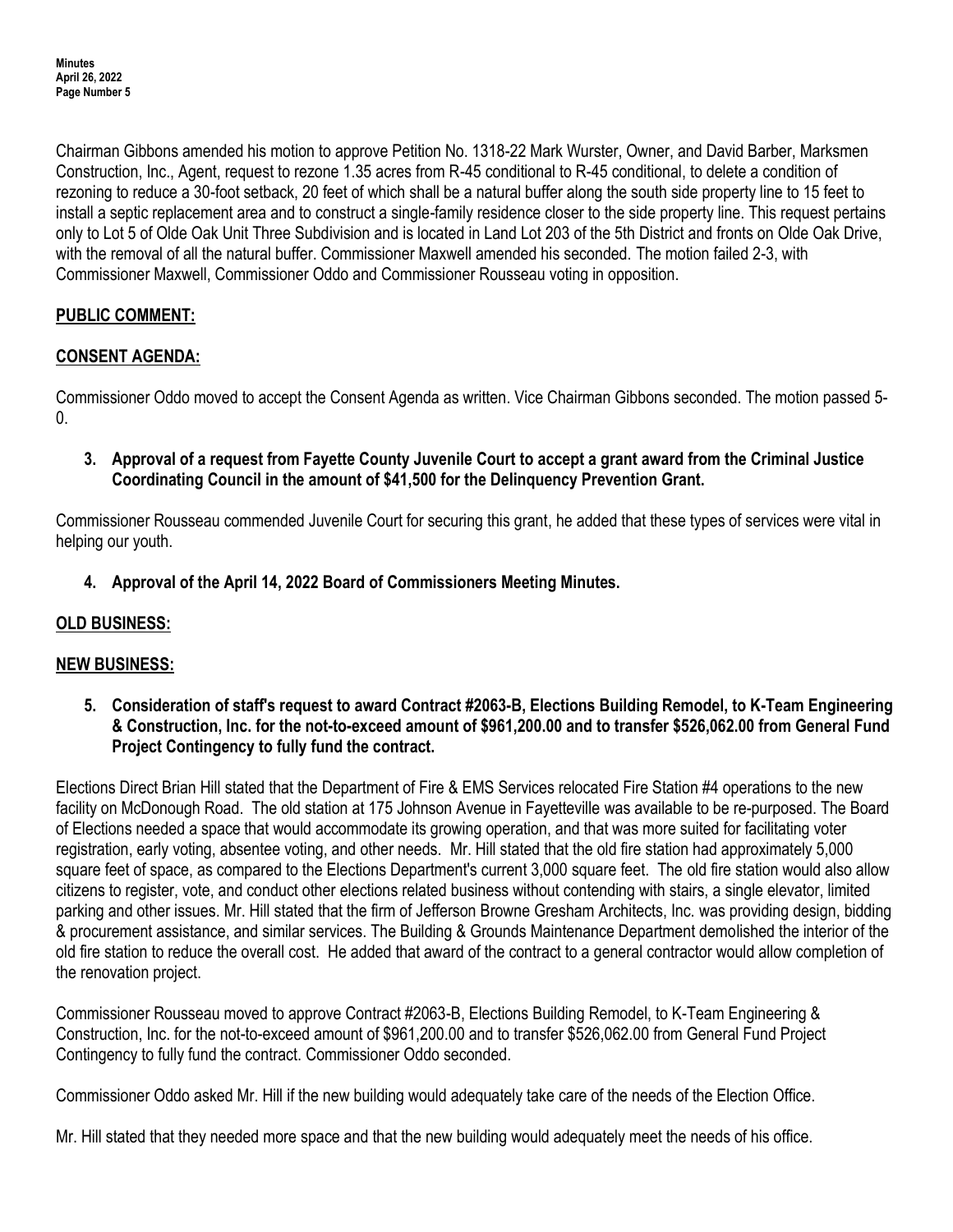Commissioner Rousseau acknowledged that with the rising cost of materials whatever savings that was gained by the Building and Grounds Department performing the demolition, we could potentially be losing if we were not proactively moving this project along in a timely manner.

Mr. Rapson stated that this project was put out for bid in September of 2021 and based on those bids the decision was made to wait, but in doing so the cost increased an additional \$100,000 so the time was now to move the project forward.

Chairman Hearn stated that this building was much needed and that he looked forward to seeing it completed.

Commissioner Rousseau asked Mr. Hill for a brief overview of how prepared his office was for the upcoming election.

Mr. Hill stated that his office was in great shape and well prepared for the upcoming election.

Chairman Hearn stated that he stopped by the Election Office from time to time and he can attest to the fact that there was a flurry of activity going on in that office. He added that he had every confidence in Mr. Hill"s leadership and appreciated his efforts.

Commissioner Rousseau moved to approve Contract #2063-B, Elections Building Remodel, to K-Team Engineering & Construction, Inc. for the not-to-exceed amount of \$961,200.00 and to transfer \$526,062.00 from General Fund Project Contingency to fully fund the contract. Commissioner Oddo seconded. The motion passed 5-0.

## **6. Consideration of staff's recommendation to appoint J.T. Rabun, P.E. to the Fayette County Transportation Committee to serve a term beginning April 1, 2022 and expiring March 31, 2025.**

Public Works Director Phil Mallon stated that earlier in the year the Board changed the membership of the Transportation Committee creating a new citizen position. He stated that the position was advertised and had received three applicants and the evaluation committee conducted interviews with each of the applicants. Mr. Mallon stated that he was proud of the amount of good and willing people in Fayette County. Mr. Mallon stated that the recommendation was to appoint Mr. J.T. Rabun who spent 30-years with Georgia Department of Transportation, had lived in or around Fayette County and was well versed and knowledgeable in transportation issues.

Chairman Hearn expressed his appreciation to Mr. Rabun for being willing to apply and be considered for the position.

Vice Chairman Gibbons moved to approve to J.T. Rabun, P.E. to the Fayette County Transportation Committee to serve a term beginning April 1, 2022 and expiring March 31, 2025. Commissioner Oddo seconded. The motion passed 5-0.

## **7. Consideration of staff's recommendation to appoint the Public Works Director, Water System Director and Transportation Engineer to the Transportation Committee with a term beginning April 1, 2022 and expiring March 31, 2025.**

Mr. Rapson stated that this request was a result of changes in the membership of the Transportation Committee, this request included the title of the position to account for potential personnel changes.

Commissioner Oddo moved to approve to appoint the Public Works Director, Water System Director and Transportation Engineer to the Transportation Committee with a term beginning April 1, 2022 and expiring March 31, 2025. Vice Chairman Gibbons seconded. The motion passed 5-0.

**8. Consideration of a recommendation from the Selection Committee, comprised of Commissioners Edward Gibbons and Charles Rousseau, to reappoint Darryl Hicks to the Fayette County Development Authority to fulfill a four-year term beginning April 10, 2022 and expiring April 9, 2026.**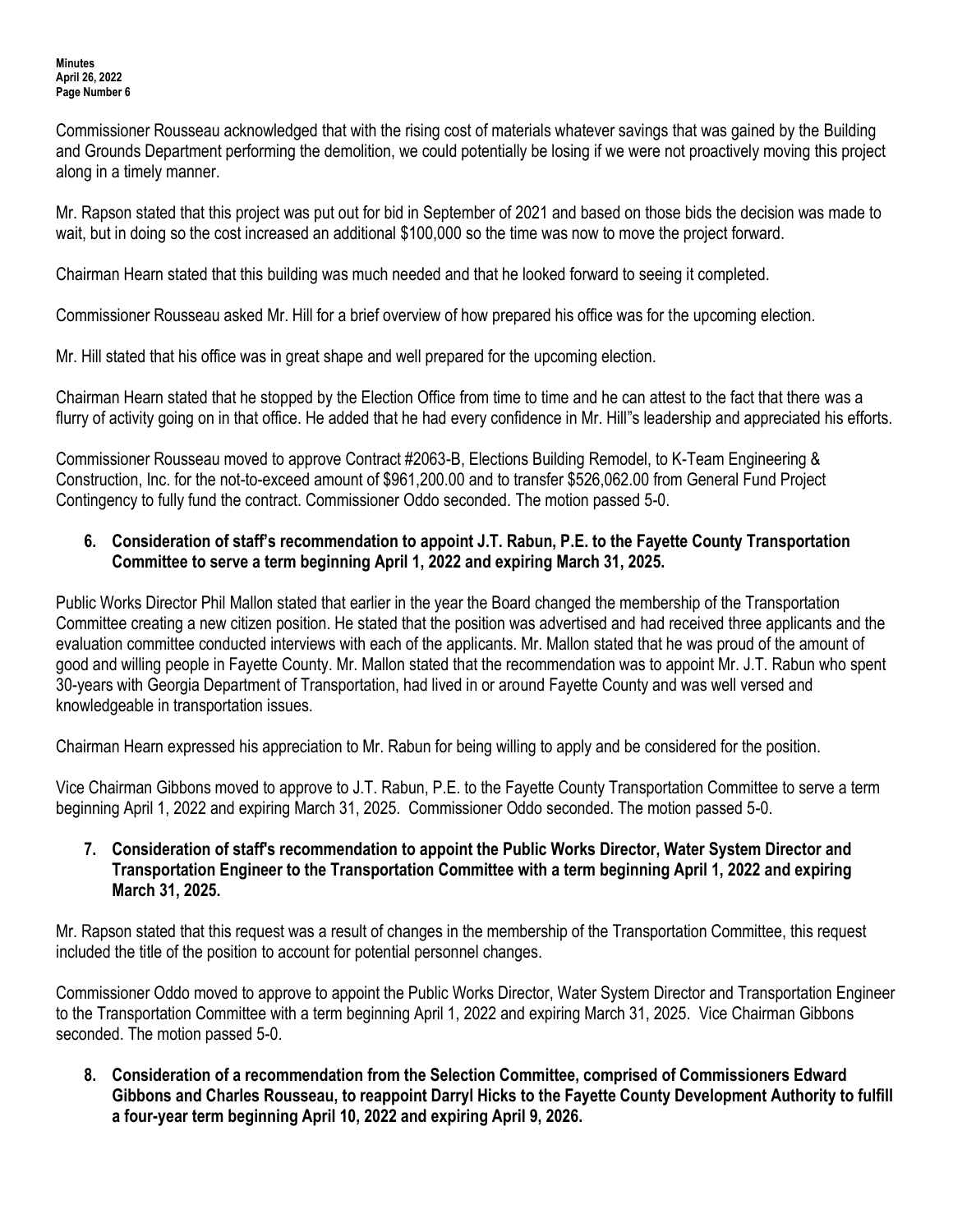Vice Chairman Gibbons stated that he and Commissioner Rousseau, as the selection committee, was happy to see Mr. Hicks apply to serve on the Development Authority.

Commissioner Oddo stated that he has known Mr. Hicks for about eight years and felt that the Board was very fortunate to have him serve on the Development Authority. Commissioner Rousseau thanked Mr. Hicks for his service and his wife for her sacrifice in allowing him the time to serve.

Vice Chairman Gibbons moved to approve to reappoint Darryl Hicks to the Fayette County Development Authority to fulfill a fouryear term beginning April 10, 2022 and expiring April 9, 2026. Commissioner Rousseau seconded. The motion passed 5-0.

**9. Consideration of a recommendation from the Selection Committee, comprised of Commissioners Edward Gibbons and Charles Rousseau, to reappoint Sameera Tillman to the Fayette County Development Authority to fulfill a four-year term beginning April 10, 2022 and expiring April 9, 2026.**

Vice Chairman Gibbons stated that he and Commissioner Rousseau received some well qualified applicant willing to serve on the Development Authority.

Vice Chairman Gibbons moved to approve to reappoint Sameera Tillman to the Fayette County Development Authority to fulfill a four-year term beginning April 10, 2022 and expiring April 9, 2026.Commissioner Rousseau seconded. The motion passed 5-0.

**10. Consideration of a recommendation from the Selection Committee, comprised of Commissioners Edward Gibbons and Charles Rousseau, to reappoint Luis Matta to the Fayette County Development Authority to fulfill a four-year term beginning April 10, 2022 and expiring April 9, 2026.**

Vice Chairman Gibbons moved to approve to reappoint Luis Matta to the Fayette County Development Authority to fulfill a fouryear term beginning April 10, 2022 and expiring April 9, 2026. Commissioner Maxwell seconded. The motion passed 5-0.

**11. Consideration of a recommendation from the Selection Committee, comprised of Commissioners Edward Gibbons and Charles Rousseau, to reappoint Patrick Hinchey to the Fayette County Development Authority to fulfill a four-year term beginning April 10, 2022 and expiring April 9, 2026.**

Vice Chairman Gibbons thanked all the applicant for their willingness to serve.

Vice Chairman Gibbons moved to approve to reappoint Patrick Hinchey to the Fayette County Development Authority to fulfill a four-year term beginning April 10, 2022 and expiring April 9, 2026. Commissioner Rousseau seconded. The motion passed 5-0.

**12. Consideration of a recommendation from the Selection Committee, comprised of Commissioners Edward Gibbons and Eric Maxwell to nominate James Oliver, Brenda Marie Parker and Roger Cochran to the Fayette County Hospital Authority for consideration of appointment to serve a term beginning June 1, 2022 and expires May 31, 2026.**

Vice Chairman Gibbons moved approve to nominate James Oliver, Brenda Marie Parker and Roger Cochran to the Fayette County Hospital Authority for consideration of appointment to serve a term beginning June 1, 2022 and expires May 31, 2026. Commissioner Maxwell seconded. The motion passed 5-0.

## **ADMINISTRATOR'S REPORTS:**

Mr. Rapson stated that the Board received copies of the Georgia County Government magazine in their mailboxes where Fayette County had been highlighted in regard to our allocation of the American Rescue Plan funds. He noted that next week May 1<sup>st</sup> -7<sup>th</sup>